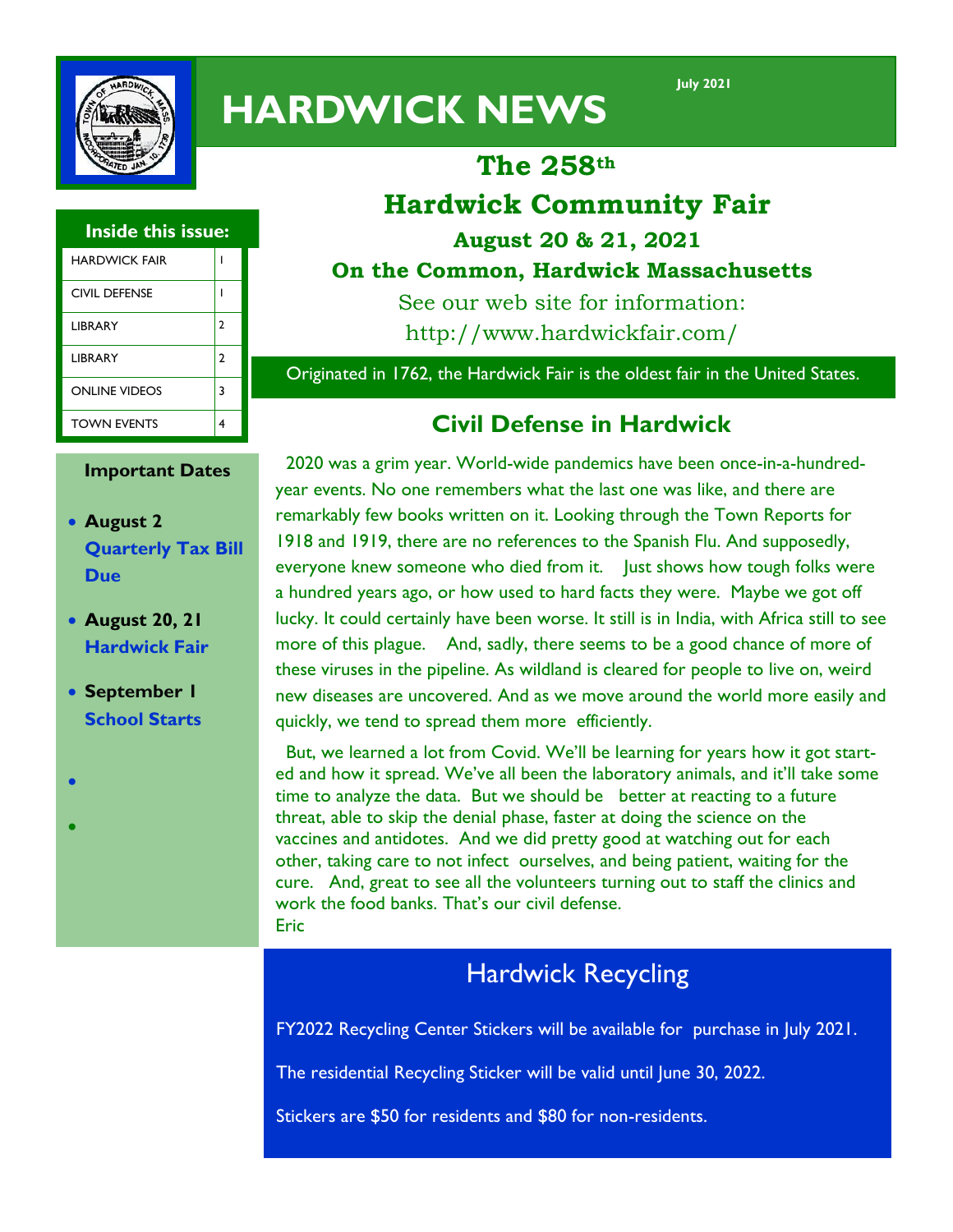#### **Gilbertville Library**

#### *We're Open*

#### **Upcoming Programs**

**August 13th 4pm Mary Jo Maichack Minstrel Storyteller Animals! Animals!**

**Sept 8 5:30pm-7:30pm Greg Maichack Pastel Workshop Dandelions Sign up required Limited seating 413-477-6312**

**Sept 17 4pm Ed the Wizard Balloon Twisting Workshop Weather permitting will be held outside**

**Oct 20 5pm Davis Bates Halloween Harvest All programs are free and are sponsored by the Hardwick/New Braintree Cultural Council** **All six public internet computers are now available**

**Book Club Meets the first Friday of each month from 6-7pm**

**Knitting Club meets every Thursday at 2:30 pm**

**Visit our new Puzzle Swap Corner Bring one, take one, many to chose from Coloring Group to be announced at a future date**

**Tutoring sessions by appointment 413-477-6312**

**The Hardwick Historical Society's Annual Meeting** in September will at the Hardwick Town House and will include a "Pot Luck Supper" after the Hardwick Historical Society Meeting. All members and future members are cordially invited. For more information call Anne 477-8756.

The Hardwick Historical Society will be holding "Open Museum" hours from 12-2 on the second and fourth Sundays while the Farmers Market is open as well as during the Hardwick Fair



#### **Hardwick Farmers Market**

Every Sunday between 11:00 AM and 2:00 PM



**on the Common, Hardwick, MA**

**Buy Local**

Anyone is welcome: If you are interested in a booth email: stillmans@verizon.net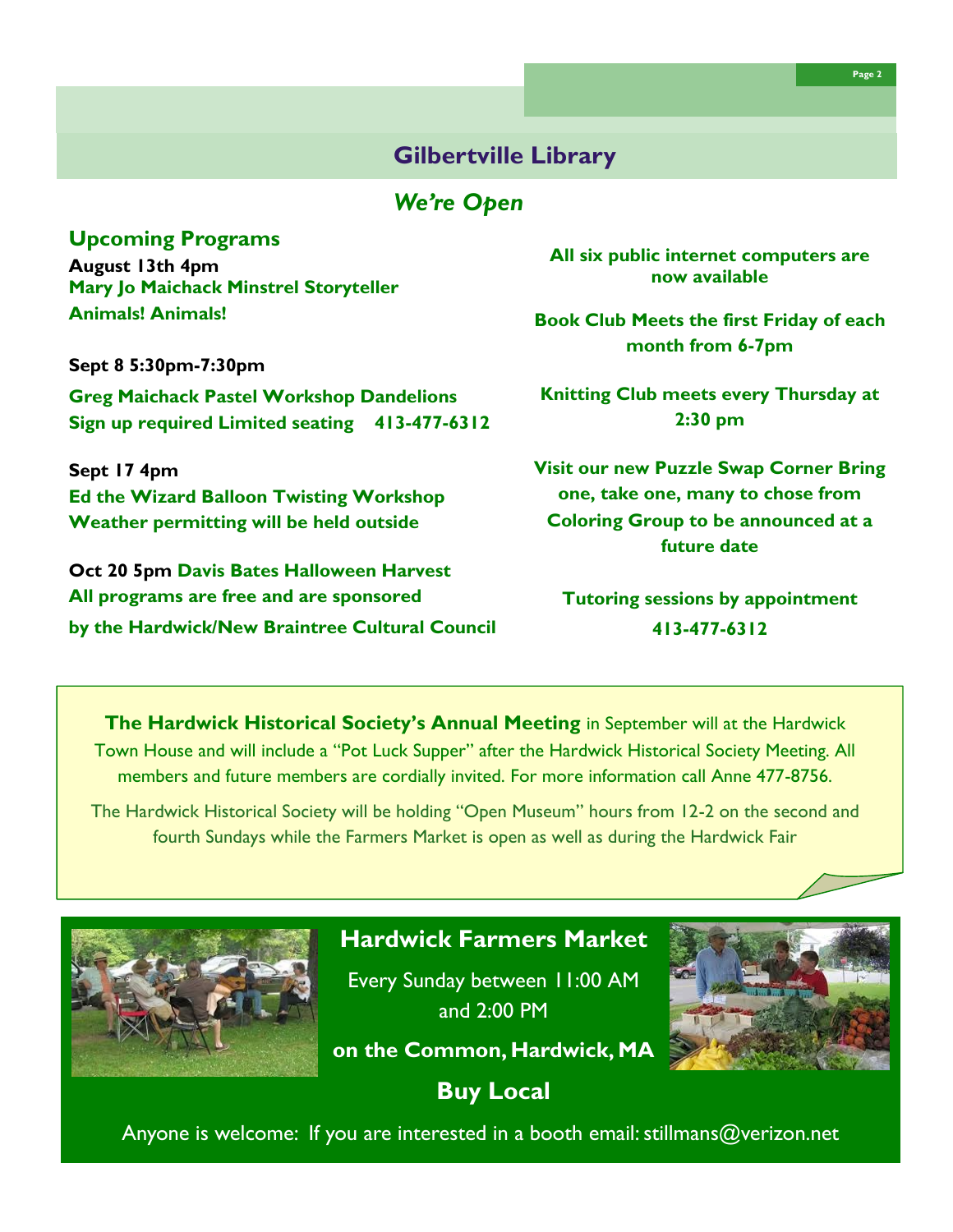#### **Paige is COMING back with a Bang!**  *TOGETHER AS A COMMUNITY*

We are now open without appointments

We are delaying computer use by patrons as the computers are being repaired and updated. As of July 1 the Paige Memorial Library will be on the CWMars Interlibrary loan system.

MassCat has treated us well, but wanting to offer our Patrons the best service possible, we are moving to CWMars starting July 1.

Patrons who already have a CWMars card from another library will use that card without any further effort on their part.

Those who need a CWMars card will get a new number and card the first time they check in. Children's Summer Reading **"Tails and Tales"** at Paige Memorial Library June 24th to August 5

Sign up and receive an information packet with a scavenger hunt sheet, items to create a collage of your own "Tale" of your Summer Reading and more. At the end of the Summer Reading program, bring your collage in to be photographed and it will be posted on our website and Facebook pages.

Borrow some fun books from the Paige Memorial library.

Write down the names of the books on your book log.

Turn in your completed book log on or before August 5 and receive a ticket for our prize drawings. **August 5th** is the date for the drawing and also for our closing program which features **Tim Kane and his drums**. Come join the fun and experience the joy of drumming.

Take and make kits will be available during the summer months for pick-up.

Have a wonderful summer full of Tales and Tails!

Visit our beaver family behind the Paige Library. The lodge is easily seen and often a beaver is swimming or slapping a tale to warn the others. Other wildlife often visits including a blue heron.

# **Online programs based in Hardwick**

March was the one-year anniversary of the pandemic shutdown. Hardwick resident, Dedie King, interviewed 20 other residents about their experiences. link to her video.:

https://www.youtube.com/watch?v=7zeshW2YL0U



**Page 3** 

Friends of the Stone Church recently released Peter Pan recorded in the church by Peter Krasinski. https:// www.youtube.com/watch?v=X9hGvkQmvbE or search You Tube for "FOSC Peter Pan" on your smart TV. Additional funding for this production comes from the [Local Cultural Councils o](https://massculturalcouncil.org/communities/local-cultural-council-program/)f Barre, Hardwick-New Braintree and Oakham, and from the [Mass Cultural Council.](https://massculturalcouncil.org/about/)

A new production by Wesley Hall and Curtis Smith documenting Gilbertville and the Stone Church tracker organ is also available https://www.youtube.com/watch?v=hGur2uX8wD8

More Stone Church organ concerts are available on: https:// friendsofthestonechurch.org

The East Quabbin Land Trust is excited to provide free online learning resources covering a wide variety of topics: Learn from the Experts, Pollinator Resources, Youth Education, and workshops.

Go to https://eqlt.org online resource collection.